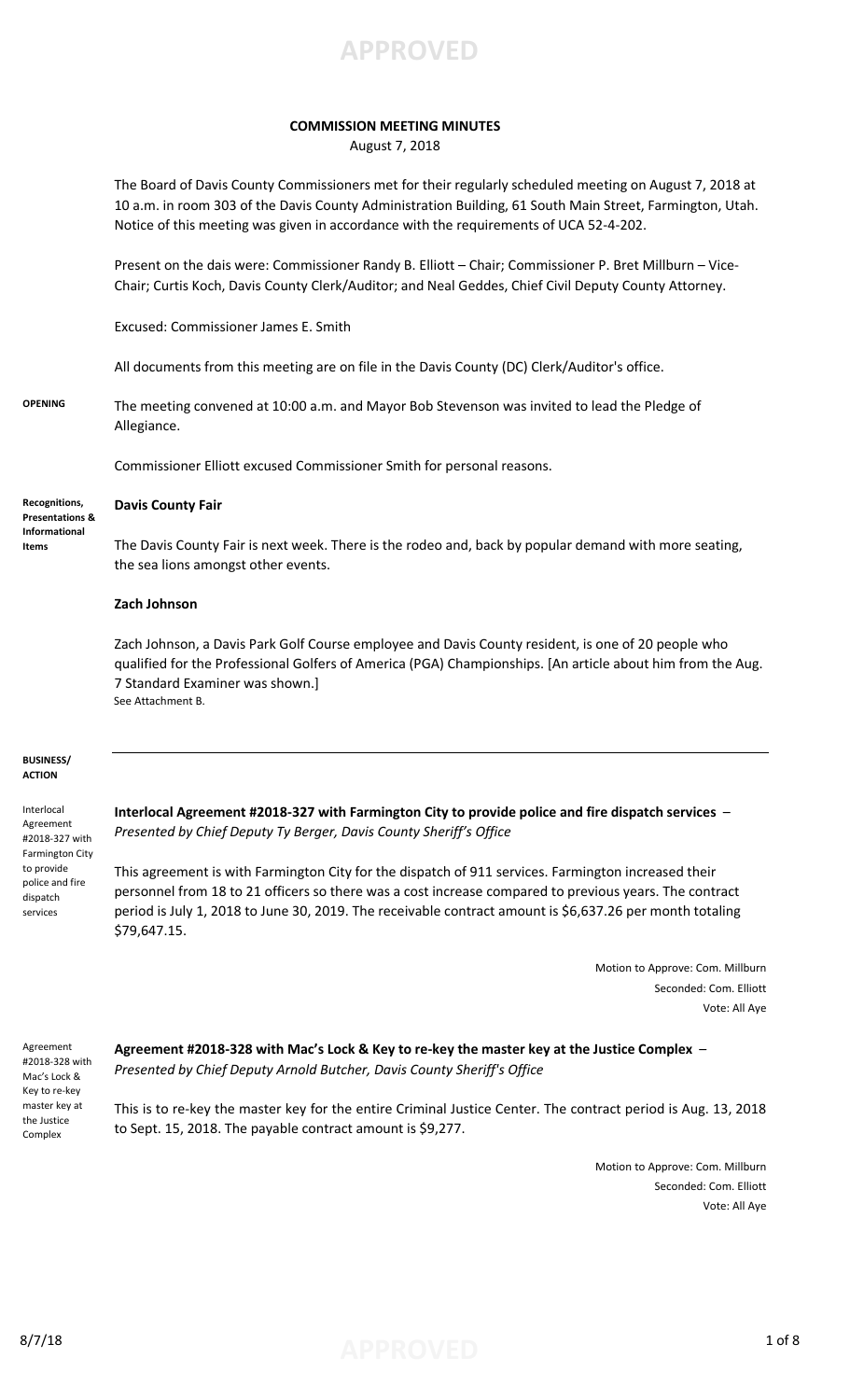Memo of Understanding #2018-329 with Davis Technical College to participate in economic impact study

**Memo of Understanding #2018-329 with Davis Technical College to participate in economic impact study of the college in Davis County** – *Presented by Shawn Beus, Davis County Community & Economic Development Manager*

This is to study the fiscal and economic impact on the community that the Davis Technical College has on Davis and Morgan counties and will be conducted by the University of Utah. This is a groundbreaking study as the impact of any Utah college on their community has not been studied before. This study will also help to quantify how big of an economic driver the Davis Technical College is for the County. Davis Tech will provide \$12,000 to assist with this study; the County has been asked to contribute \$4,500. This is felt to be a wise expenditure as the information being gathered will be helpful for future decisions. The contract period is June 16, 2018 to Dec. 31, 2018. The payable contract amount is \$4,500.

> Motion to Approve: Com. Millburn Seconded: Com. Elliott Vote: All Aye

Agreement #2018-330 with ADT LLC to provide direct purchase of needed in-home services

Amendment #2017-344-A to Interlocal Agreement with Salt Lake County for licensure renewal

**Agreement #2018-330 with ADT LLC to provide direct purchase of needed in-home services for clients of Davis County** – *Presented by Brian Hatch, Davis County Health Department Director*

ADT is one of the in-home service contractors for senior clients. The contract period is Aug. 7, 2018 to June 30, 2019. The payable contract amount is service dependent; see contract for amounts.

> Motion to Approve: Com. Millburn Seconded: Com. Elliott Vote: All Aye

**Amendment #2017-344-A to Interlocal Agreement with Salt Lake County for licensure renewal of the Enhance Fitness Program in Senior Services** – *Presented by Brian Hatch, Davis County Health Department Director*

This license, which was purchased by Salt Lake County through the State, is for the Enhance Fitness Program for the participating seniors. Davis County signed an interlocal agreement with Salt Lake County to use the license. The contract period is July 5, 2018 to July 4, 2019. This amendment is neither payable nor receivable.

> Motion to Approve: Com. Millburn Seconded: Com. Elliott Vote: All Aye

Agreement #2018-331 with USA Wrestling Utah for a regional youth wrestling tournament

**Agreement #2018-331 with USA Wrestling Utah for rental space for a regional youth wrestling tournament** – *Presented by Mike Moake, Davis County Legacy Events Center Marketing*

This tournament started about three years ago and has steadily grown in size. It now spans a few days and pulls in participants from a large area. The contract period is Nov. 22, 2018 to Nov. 24, 2018. The receivable contract amount is \$2,420.

> Motion to Approve: Com. Millburn Seconded: Com. Elliott Vote: All Aye

It was asked to clarify how many participants attend and where they travel from. Mike stated that this is one of the USA Wrestling Utah's smaller tournaments and on average have 1,000 participants. This tournament takes place over a holiday weekend and draws people from Nevada, Wyoming and Idaho. Many participants attend with their families, averaging four to six additional people, and it is not uncommon for them to stay overnight providing a great economic impact on the County.

8/7/18 **APPROVED** 2 of 8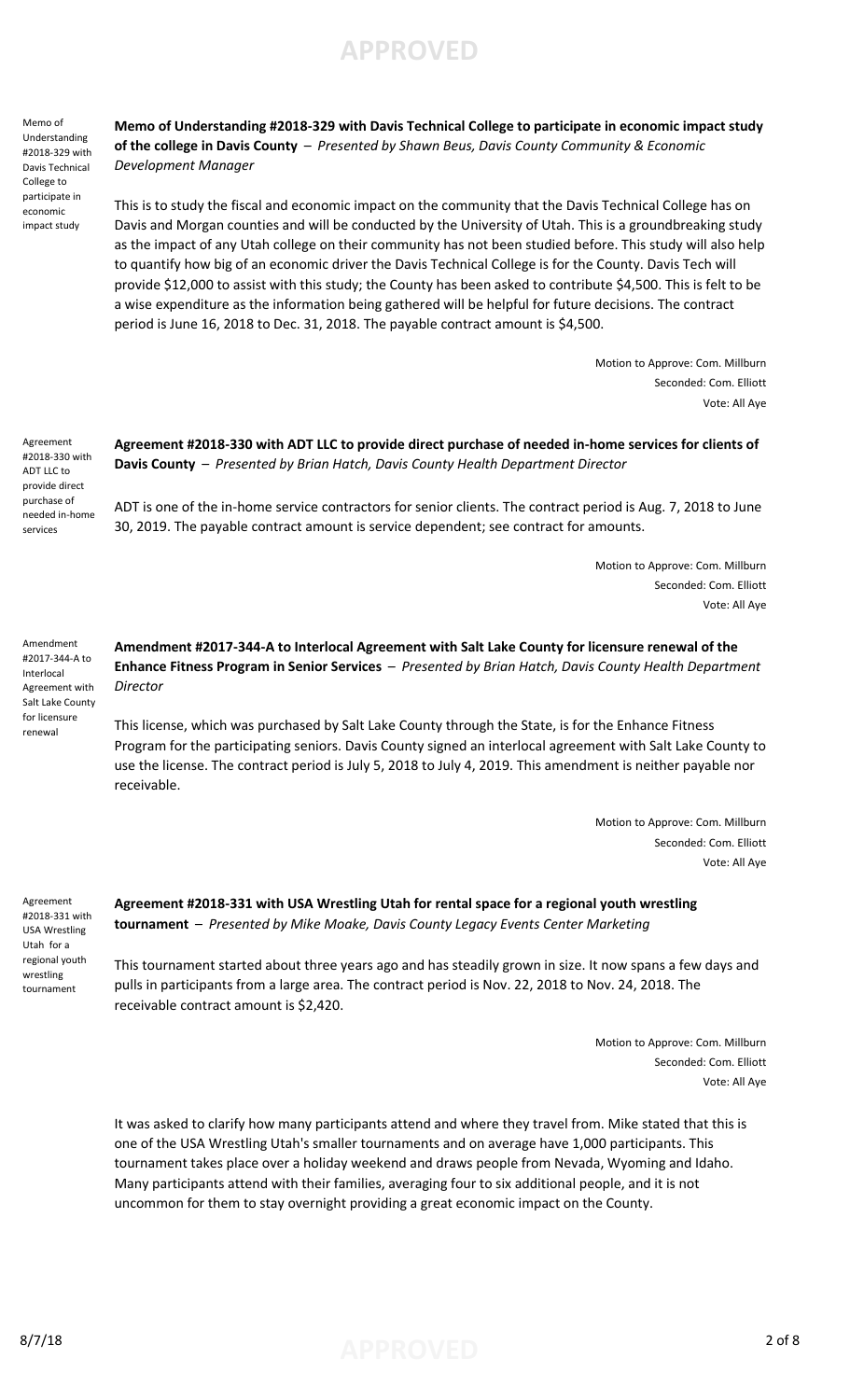Agreement #2018-332 with Tobin Family Karate for a regional karate tournament

**Agreement #2018-332 with Tobin Family Karate, LLC for rental space for a regional karate tournament** – *Presented by Mike Moake, Davis County Legacy Events Center Marketing*

This is a very large multi-day karate tournament and will take place in March of 2019. It also draws participants from as far away as Texas. Tobin Family Karate, which is based out of Davis County, has also trained people who competed in the Olympics. The first date of the contract is for set-up and the other days are for the tournament itself. The contract period is March 28, 2019 to March 30, 2019. The receivable contract amount is \$3,990.

> Motion to Approve: Com. Millburn Seconded: Com. Elliott Vote: All Aye

Agreement #2018-333 with Nationwide Expos for a home and garden show

**Agreement #2018-333 with Nationwide Expos for rental space for a home and garden show** – *Presented by Mike Moake, Davis County Legacy Events Center Marketing*

Nationwide is a national company that will be hosting a home and garden show at the Legacy Events Center. The contract period is Oct. 2, 2019 to Oct. 5, 2019. The receivable contract amount is \$3,680.

> Motion to Approve: Com. Millburn Seconded: Com. Elliott Vote: All Aye

Agreement #2018-334 with Simple Treasures for a March 2019 craft boutique show

**Agreement #2018-334 with Simple Treasures for rental space for a March 2019 craft boutique show** – *Presented by Mike Moake, Davis County Legacy Events Center Marketing*

Simple Treasures is a large long-standing popular event. The contract period is March 4, 2019 to March 9, 2019. The receivable contract amount is \$6,220.

> Motion to Approve: Com. Millburn Seconded: Com. Elliott Vote: All Aye

Agreement #2018-335 with Simple Treasures for a May 2019 craft boutique show

**Agreement #2018-335 with Simple Treasures for rental space for a May 2019 craft boutique show** – *Presented by Mike Moake, Davis County Legacy Events Center Marketing*

Simple Treasures is a large long-standing popular event. The contract period is May 6, 2019 to May 11, 2019. The receivable contract amount is \$6,220.

> Motion to Approve: Com. Millburn Seconded: Com. Elliott Vote: All Aye

Agreement #2018-336 with Simple Treasures for a Sept. 2019 craft boutique show

**Agreement #2018-336 with Simple Treasures for rental space for a Sept. 2019 craft boutique show** – *Presented by Mike Moake, Davis County Legacy Events Center Marketing*

Simple Treasures is a large long-standing popular event. The contract period is Sept. 16, 2019 to Sept. 21, 2019. The receivable contract amount is \$6,220.

> Motion to Approve: Com. Millburn Seconded: Com. Elliott Vote: All Aye

Agreement #2018-337 with Cirque Orenda

**Agreement #2018-337 with Cirque Orenda for aerial performances during the 2018 Davis County Fair** – *Presented by Stephanie Davis, Davis County Legacy Events Center Events Coordinator*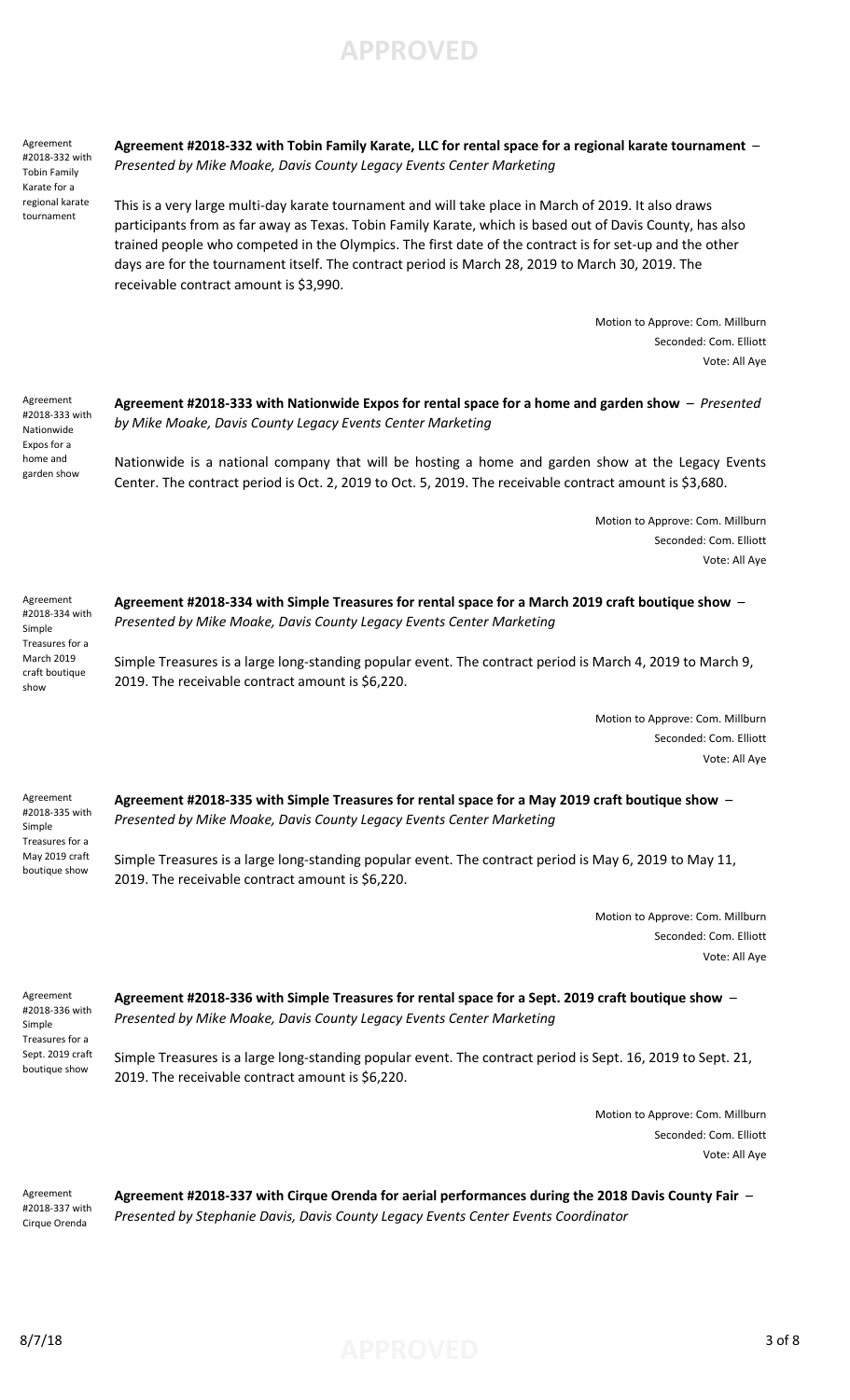

Cirque Orenda will be providing two aerial shows a day during the Fair in the west grass area. They will be using a rig and sheets for their performance. This is a local performance group and is in line with the Fair's theme of The Greatest Showman. The contract period is Aug. 1, 2018 to Aug. 20, 2018. The payable contract amount is \$900.

> Motion to Approve: Com. Millburn Seconded: Com. Elliott Vote: All Aye

Agreement #2018-338 with Ascent Academies of Utah for sponsorship of the 2018 Davis County Fair

**Agreement #2018-338 with Ascent Academies of Utah for sponsorship of the 2018 Davis County Fair** – *Presented by Stephanie Davis, Davis County Legacy Events Center Events Coordinator*

This school is down the road from the Legacy Events Center. They will be putting a banner near the Fair entrance to advertise for their school. The contract period is Aug. 15, 2018 to Aug. 19, 2018. The receivable contract amount is \$250.

> Motion to Approve: Com. Millburn Seconded: Com. Elliott Vote: All Aye

Agreement #2018-339 with Hepworth & Associates Law Firm for sponsorship of the Davis County Fair

### **Agreement #2018-339 with Hepworth & Associates Law Firm, LLC for sponsorship of the Davis County Fair** – *Presented by Stephanie Davis, Davis County Legacy Events Center Events Coordinator*

This is the first time Hepworth & Associates will be a Fair sponsor. They will be advertising through banners placed around the Fair. These banners will reman in place until July of next year. The contract period is Aug. 15, 2018 to July 1, 2019. The receivable contract amount is \$600.

> Motion to Approve: Com. Millburn Seconded: Com. Elliott Vote: All Aye

Agreement #2018-340 with MTN OPS for vendor and sponsorship of the Davis County Fair

**Agreement #2018-340 with MTN OPS for vendor and sponsorship of the Davis County Fair** – *Presented by Stephanie Davis, Davis County Legacy Events Center Events Coordinator*

MTN OPS is a local protein powder company that will be a Fair sponsor. As part of the agreement they will place promotional banners, get a prime vendor spot at the Fair, their logo on the Fair t-shirt and be able to hand-out promotional materials at the rodeo. The contract period is Aug. 15, 2018 to Aug. 20, 2018. The receivable contract amount is \$2,000.

> Motion to Approve: Com. Millburn Seconded: Com. Elliott Vote: All Aye

Commissioner Millburn commented that he had the chance, along with others from the Community & Economic Development department, to go and visit MTN OPS and was impressed with their company.

Agreement #2018-341 with Mountain America Credit Union for sponsorship of the Davis County Fair

**Agreement #2018-341 with Mountain America Credit Union for sponsorship of the Davis County Fair** – *Presented by Stephanie Davis, Davis County Legacy Events Center Events Coordinator*

Mountain America Credit Union will be the title sponsor for the petting zoo and pony rides, as well as providing the ATM for the Fair. They will also be allowed to pass out promotional items and hang banners with their logo. The contract period is Aug. 15, 2018 to Aug. 20, 2018. The receivable contract amount is \$500.

> Motion to Approve: Com. Millburn Seconded: Com. Elliott Vote: All Aye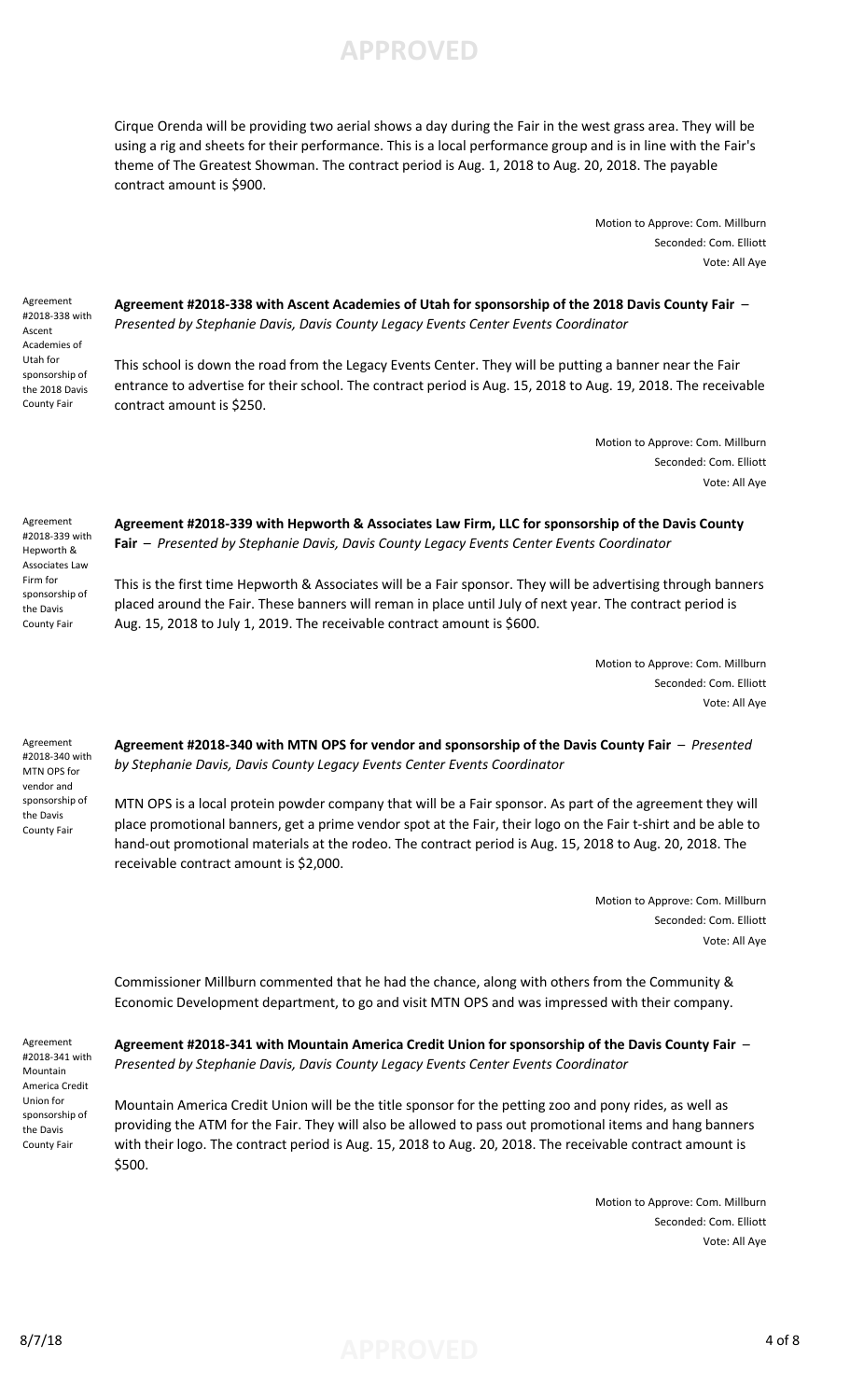Summary List #2018-342 of the 2018 Fair low dollar, low risk agreements

### **Summary List #2018-342 of the 2018 Davis County Fair low dollar, low risk agreements** – *Presented by Stephanie Davis, Davis County Legacy Events Center Events Coordinator*

**APPROVED**

This summary list is for four low-dollar, low-risk service providers of the 2018 Fair. The summary list period is July 10, 2018 to Aug. 20, 2018. The payable contract amount is \$4,132.50.

> Motion to Approve: Com. Millburn Seconded: Com. Elliott Vote: All Aye

Summary List #2018-343 of 24 2018 Fair low dollar, low risk entertainment and services agreements

Summary List #2018-344 of low dollar, lowrisk agreements for rental space at the Legacy Events Center

**Summary List #2018-343 of the 2018 Davis County Fair low dollar, low risk entertainment and services agreements** – *Presented by Stephanie Davis, Davis County Legacy Events Center Events Coordinator*

This summary list is for 24 low-dollar, low-risk entertainment and service agreements. The summary list period is Aug. 15, 2018 to Aug. 18, 2018. The total payable contract amount is \$5,770.

> Motion to Approve: Com. Millburn Seconded: Com. Elliott Vote: All Aye

**Summary List #2018-344 of low dollar, low-risk agreements for rental space at the Legacy Events Center**  – *Presented by Dave Hansen, Davis County Legacy Events Center Director*

This summary list is of 12 low-dollar, low-risk agreements. With the new software used at the Legacy Events Center, RV rentals are now processed completely online. This is why there is an increase in the number of RV rentals in the agreements. Most of the RV rentals in this summary list were rented in conjunction with dog shows. It was remarked that the dog shows bring a large crowd from out of state. [The summary list period is July 4, 2018 to Aug. 17, 2018.] The total receivable contract amount is \$1,020.

> Motion to Approve: Com. Millburn Seconded: Com. Elliott Vote: All Aye

The Commission remarked that it would be great to see a report that analyzed various events i.e., how many attendees are from out of state, how many RV rentals were connected with the event, etc. This would be helpful as the usage of the Events Center is researched more in depth. Dave said that report was possible to create and he would work on getting one created.

Resolution #2018-345 approving the interlocal cooperation agreement between Layton City and Davis County for distribution of grant funds

Interlocal Agreement #2018-345 with Layton City for the distribution of the 2018 Edward Byrne Memorial Joint Justice Assistance Grant Funds

## **Resolution #2018-345 approving the interlocal cooperation agreement between Layton City and Davis County for distribution of the 2018 Edward Byrne Memorial Joint Justice Assistance Grant Funds** – *Presented by Neal Geddes, Davis County Chief Deputy Attorney*

The resolution is to simply approve the interlocal agreement. See Interlocal Agreement #2018-345 for contract period and receivable amount.

> Motion to Approve: Com. Millburn Seconded: Com. Elliott Vote: All Aye

**Interlocal Agreement #2018-345 with Layton City for the distribution of the 2018 Edward Byrne Memorial Joint Justice Assistance Grant Funds** – *Presented by Neal Geddes, Davis County Chief Deputy Attorney*

This interlocal agreement has been in the works for a few years as the attorneys worked with Layton City to get a grant in assisting with judicial projects and providing technical support for court room proceedings. The County and Layton City both received a portion of this grant. It was clarified that the dates seem odd because that is when the funding becomes available. The contract period is Oct. 1, 2017 to Sept. 30, 2019. The receivable contract amount is \$2,500.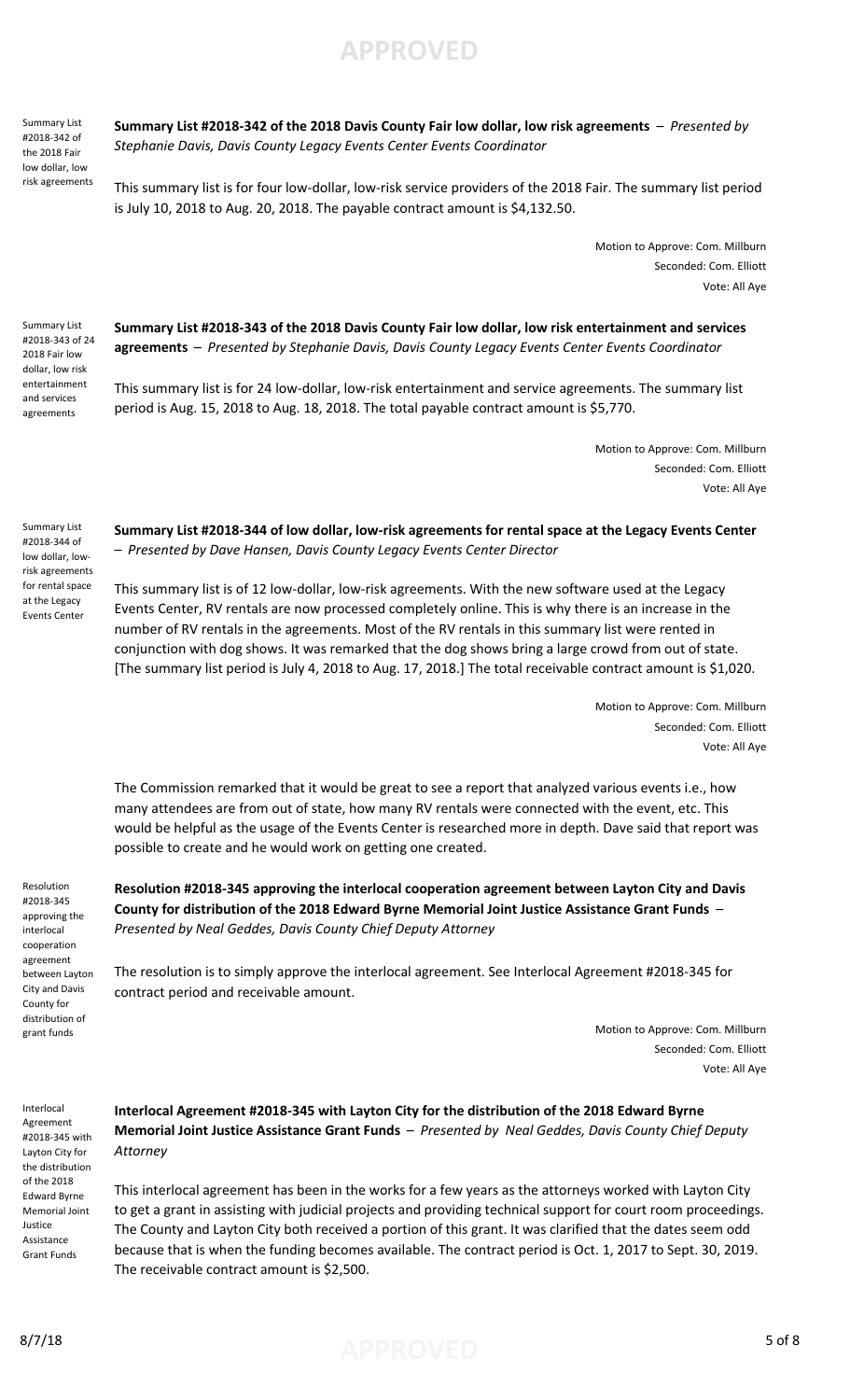Motion to Approve: Com. Millburn Seconded: Com. Elliott Vote: All Aye

Amendment #2015-326-F Mental Health FY2019 funding allocation

## **Amendment #2015-326-F with Utah Division of Substance Abuse & Mental Health for the Mental Health FY2019 funding allocation, a pass-through to Davis Behavioral Health (DBH)** – *Presented by Commissioner P. Bret Millburn*

The State of Utah has just started its fiscal year. This is to amend the Mental Health's funding amounts and/or allocations for the 2019 fiscal year. The contract period is July 1, 2018 to June 30, 2019. The receivable contract amount is \$5,457,410 with the County matching \$759,704.

> Motion to Approve: Com. Elliott Seconded: Com. Millburn Vote: All Aye

Amendment #2015-327-R Substance Abuse FY2019 funding allocation

**Amendment #2015-327-R with Utah Division of Substance Abuse & Mental Health for the Substance Abuse FY2019 funding allocation, a pass-through to DBH** – *Presented by Commissioner P. Bret Millburn*

This is to amend the Substance Abuse funding amounts and/or allocations for the 2019 fiscal year. The contract period is July 1, 2018 to June 30, 2019. The receivable contract amount is \$4,985,175 with the County matching \$250,531.

> Motion to Approve: Com. Elliott Seconded: Com. Millburn Vote: All Aye

**Amendment #2017-60-B with Utah Division of Substance Abuse & Mental Health to replace Assisted Outpatient Treatment (AOT) rate table, pass-through to DBH** – *Presented by Commissioner P. Bret Millburn* Amendment #2017-60-B replace AOT rate table

> This amendment is to replace the rate table on the current Assisted Outpatient Treatment (AOT) contract. The cost has gone down from the previous contract by \$20,054. The contract period is Sept. 30, 2016 to Sept. 29, 2020. The receivable contract amount is \$1,179,946.

> > Motion to Approve: Com. Elliott Seconded: Com. Millburn Vote: All Aye

Request to reschedule Aug. 21 meeting to Aug. 20

**Request to reschedule the Tuesday, Aug. 21, 2018 meeting of the Board of Davis County Commissioners to Monday, Aug. 20, 2018 at 10 a.m.** – *Presented by Commissioner Randy B. Elliott*

The Commissioners' schedules for the week of Aug. 20 necessitate moving the regurlarly held Commission meeting from Tuesday Aug. 21 to Monday Aug. 20. The meeting will still start at 10 a.m. See Attachment C.

> Motion to Approve: Com. Millburn Seconded: Com. Elliott Vote: All Aye

Commissioner Millburn moved to recess to Board of Equalization. Commissioner Elliott seconded the motion. All voted aye.

**BOARD OF EQUALIZATION**

Property Tax Register

Property Tax Register matters were presented by Curtis Koch, Davis County Clerk/Auditor as follows:

8/7/18 **APPROVED** 6 of 8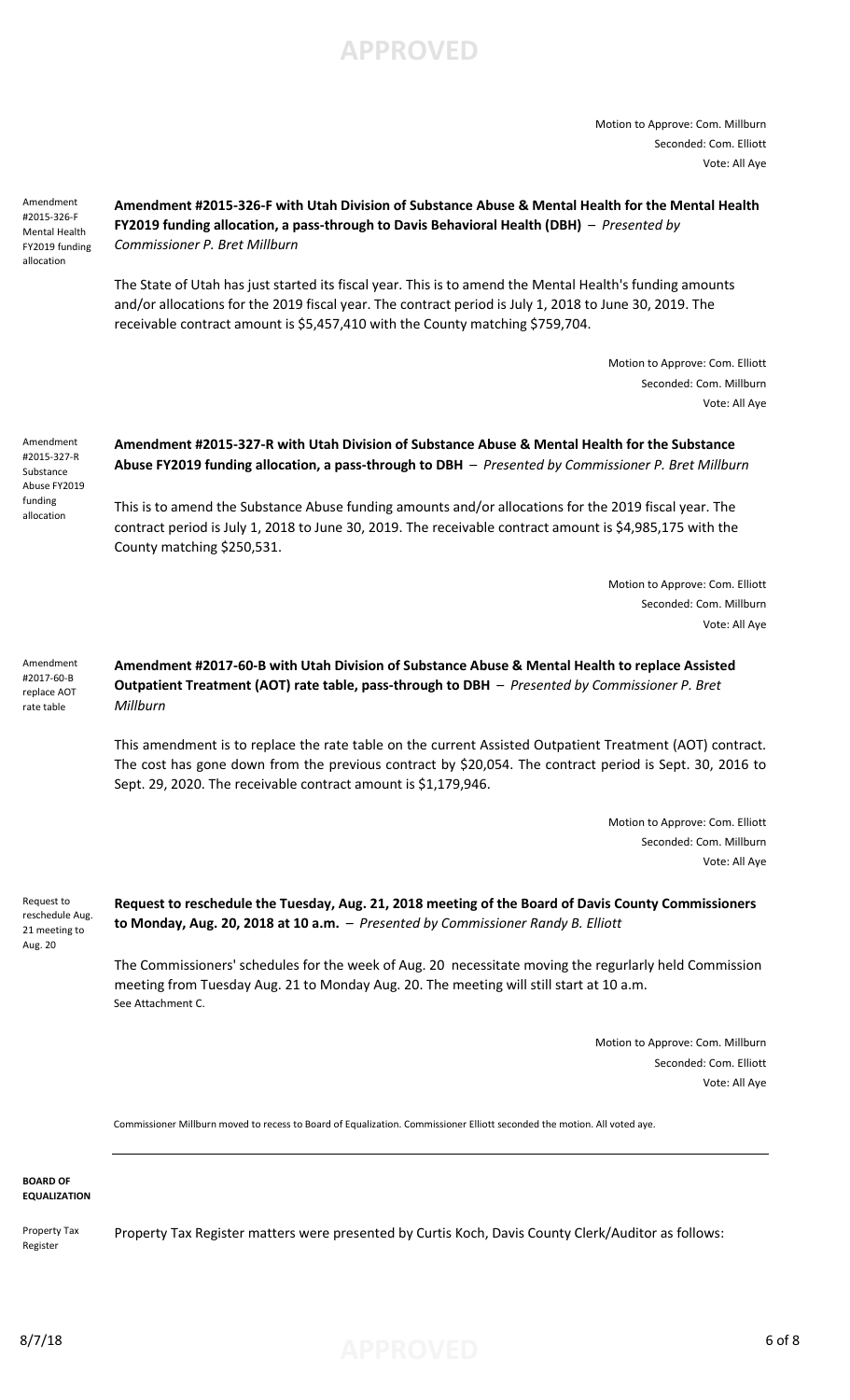

Auditor adjustments tax exemption requests for: the Corporation of the Presiding Bishopric, recommended for approval; Davis Behavioral Health, recommended for approval. Appeals: one appeal for dismissal, several various for approval. Three veteran tax exemption abatements for 2017. Assessor adjustments has various Assessor initiated corrections.

> Motion to Approve: Com. Millburn Seconded: Com. Elliott Vote: All Aye

Commissioner Millburn moved to reconvene Commission meeting. Commissioner Elliott seconded the motion. All voted aye.

#### **CONSENT**

**Check Registers** Check Registers were approved. Check Registers

> Motion to Approve: Com. Millburn Seconded: Com. Elliott Vote: All Aye

Indigent Hardship Abatement Register

**Indigent Hardship Abatement Register** The Indigent Hardship Abatement Register for the following names were presented for approval:

Sue Stoddard

Motion to Approve: Com. Millburn Seconded: Com. Elliott Vote: All Aye

Jennifer Williams

Motion to Approve: Com. Millburn Seconded: Com. Elliott Vote: All Aye

**Meeting Minutes** Meeting minutes for July 17, 2018 were presented for approval. Commission Meeting Minutes

> Motion to Approve: Com. Millburn Seconded: Com. Elliott Vote: All Aye

#### **COMMISSION COMMENTS**

Com. Elliott Commissioner Elliott was quite busy this past week with the Transportation Meeting in Park City with Joint Policy Advisory Committee (JPAC), which is part of the Wasatch Front Regional Council. They looked at what Park City has done to accommodate its growth and transportation. He learned that Park City encourages people to use mass transit by reserving one lane of traffic to be used only for public transportation vehicles. There was also a regional planning session where mayors and other city officials from across the area got together to plan for the future of transportation needs based on the population growth. Prior to this meeting they were given the opportunity to take an electric bike tour of the area. He also asked that everyone take the time to participate in the Fair next week.